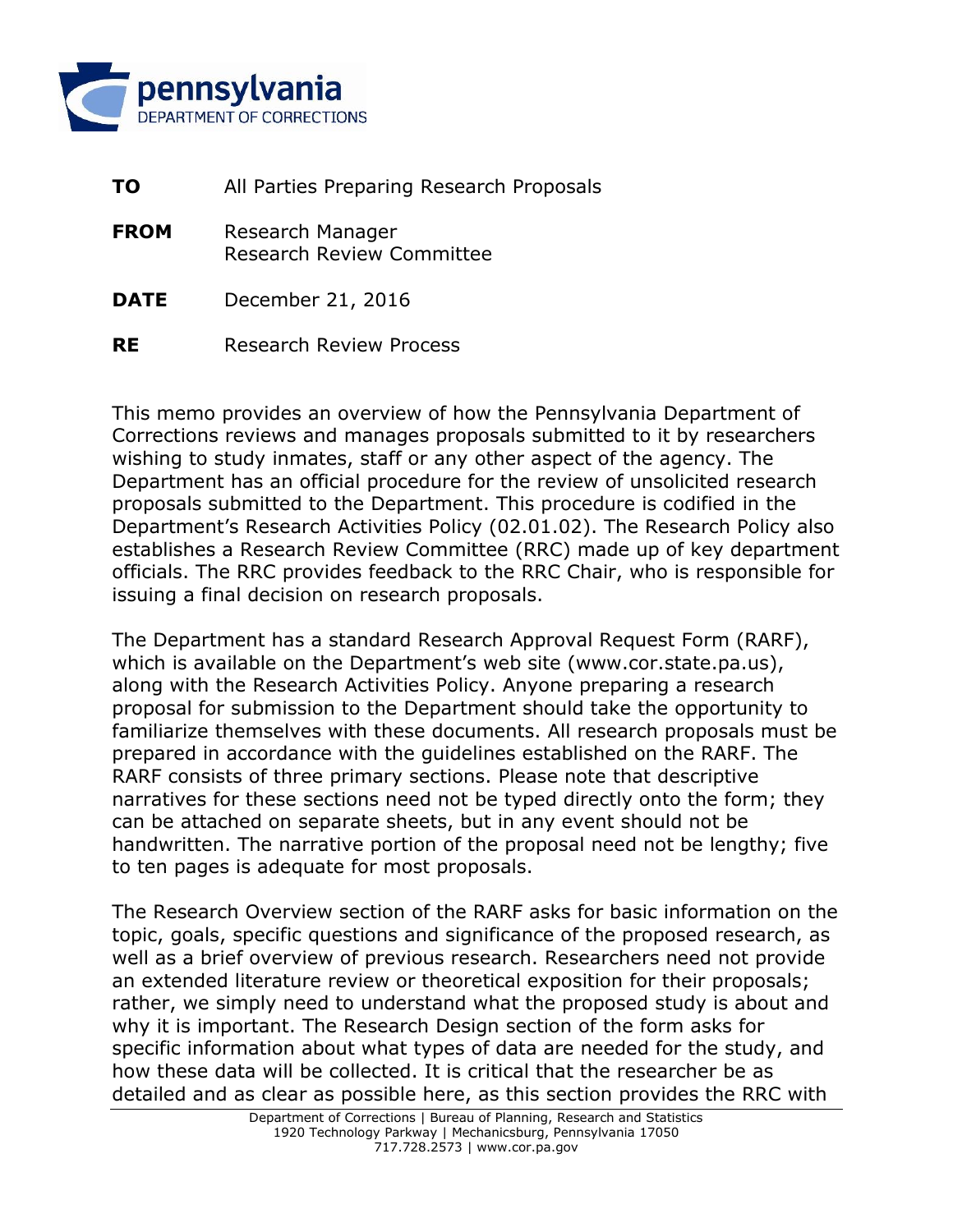the best indication of what will be involved for the Department. If research instruments are to be used, please attach a copy. Researchers should also attach a copy of any approval forms from their Institutional Review Board (IRB). The Expected Outcomes section asks for a brief discussion of possible benefits from the research.

Proposals submitted in accordance with the guidelines found on the RARF and in the Research Activities Policy undergo initial technical review at the Bureau of Planning, Research, and Statistics by the RRC Chair. This review process focuses on compliance with the requirements set forth above and with the overall supportability of the research design. At this stage, proposals may be rejected on the basis of poor quality or because the topic or methods are not feasible within the Department (e.g. medical research). Researchers may also be asked to make modifications at this stage.

After review by the Bureau of Planning, Research, and Statistics most proposals are then forwarded to the full RRC for further review. The RRC provides the RRC Chair with feedback on whether a proposal is suitable to be conducted within the Department. Please note that the RRC does not function as an Institutional Review Board (IRB) for the protection of human subjects. As noted above, researchers should provide evidence of human subjects review and sign-off from their university or other research organization IRB. The RRC is charged with ruling on whether the goals and design of research proposals are appropriate for a correctional setting. Based upon the input of the full RRC, the Chair issues a final decision on the proposal and communicates that decision to the researcher. The Department, RRC and/or RRC Chair reserve the right to reject proposals due to inadequate design, absence of necessary information, overall poor quality, or other reasons.

We cannot offer a firm promise regarding the time needed to review any research proposal. This time will vary with the complexity of the proposal and with the volume of proposals currently under review. Please note also that any data runs or other additional work by Department staff that are needed in connection with approved projects must generally be taken as a second priority to work that is central to the Department's core mission of the care, custody and control of the inmate population. Thus, we cannot offer any firm promises about the time required to complete data runs or other related work requested in connection with approved projects. On a similar note, institutional security is a top priority of the Department; requests for interviews with inmates and visits to institutions will at all times be balanced against the mandate to maintain security.